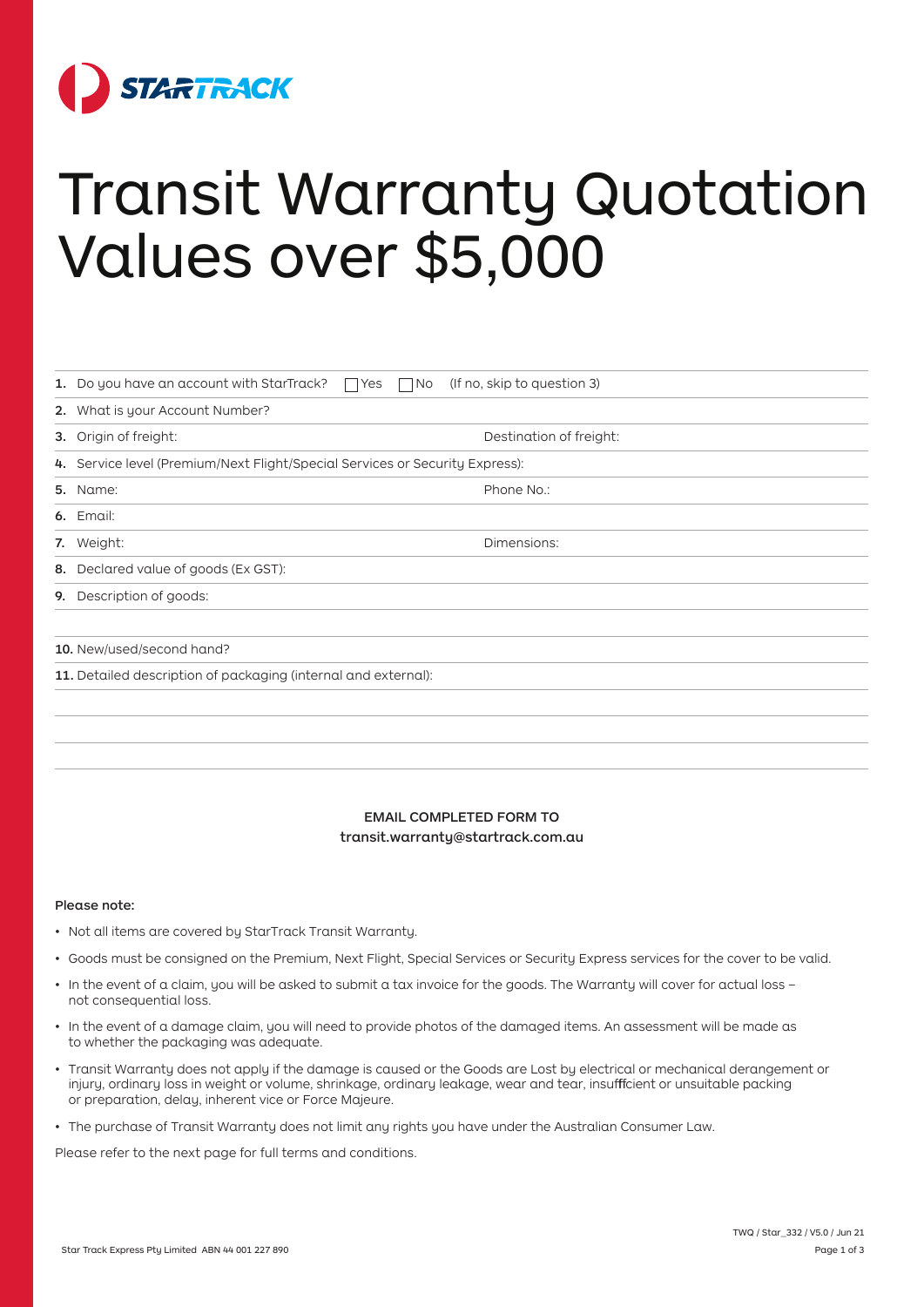The following is an extract from the StarTrack standard Terms and Conditions of Contract. A full copy is available from your nearest StarTrack branch or can be downloaded from our website www.startrack.com.au

## 11 Transit Warranty

### **Cover Level under Transit Warranty**

- 1 2**Transit Warranty Terms and Conditions** 11.1 Subject to the following paragraphs of this clause, we provide you a warranty against the Goods being Lost or damaged while we are providing the Services and while the Goods are in our possession (the **"Transit Warranty"**). In return for us providing you with the Transit Warranty, you agree that you will pay the Transit Warranty Charges as set out in the Quotation, or as otherwise agreed by us in writing.
- 11.2 We will provide you with (and charge you for) the Transit Warranty cover you have selected for each consignment, up to a cap of \$5,000, or such other amount that we have agreed to in writing (**"Maximum Cover"**). The amount that we will pay out for any claim is determined by the provisions of this clause 11 and may be less than the Maximum Cover.
- 11.3 You may opt out of Transit Warranty cover, or arrange a different amount as Maximum Cover, by providing notice to us in a transit warranty registration form (available from www.startrack.com.au), or as otherwise agreed by us in writing.
- 11.4 If you have elected not to purchase Transit Warranty cover, we do not (subject to the application of any applicable law) provide a warranty against loss or damage to the Goods.

## **Transit Warranty Claims and Claim Process**

- 11.5 You must notify us in writing of any intended Transit Warranty claim (**"Claim"**) to the<br>address specified in clause 11.9 within the following time limits:
	- (a) where the Receiver has indicated in writing that loss has occurred in respect of the Goods, within 14 days from the date of Delivery of the Goods to the Delivery Address;
	- (b) where the Receiver has acknowledged that the Goods have been Delivered and received in good order and condition, within 7 days from the date of Delivery of the Goods to the Deliveru Address;
- (c) in respect of Claims for non-delivery, within 14 days after the Date of Despatch. 11.6 Where notice of an intended Claim has been provided to us under clause 11.5, you
	- must then submit a completed Claim form within the following time limits: (a) where the Receiver has indicated in writing that loss has occurred in respect of the Goods, within 14 days of the date that you notifi ed us of your intended
		- Claim; (b) where the Receiver has acknowledged that the Goods have been Delivered and received in good order and condition, within 7 days from the date that you notified us of your intended Claim;
		- (c) in respect of Claims for non-delivery, within 14 days from the date that you notified us of your intended Claim.
- 11.7 We may, in our absolute discretion, accept written notification of an intended Claim where it is submitted to us not more than 7 days after the expiry of the applicable time limit in clause 11.5.
- 11.8 You must provide to us with any Claim notification:
	- (a) documentary evidence of the cost price of the Goods in a form that we notify you is acceptable to us, acting reasonably. Examples of acceptable evidence include, receipts, valuations and tax invoices; and
	- (b) if your Claim relates to damage to the Goods, coloured photographs of the damaged Goods and/or Packaging.
- 11.9 Any Claim form or notice of intended Claim must be sent to "Corporate Claims Department, StarTrack, Locked Bag 5700, Strawberry Hills, NSW, 2012" or email to transit.warranty@startrack.com.au.

#### **Exclusions**

- 11.10 Unless otherwise agreed by us in writing, Transit Warranty does not apply, and we are not obliged to pay you any amount for a Claim under the Transit Warranty:
	- (a) for loss or damage, however caused, to any Excluded Goods, Dangerous Goods, or Fragile Goods;
	- (b) where the damage is electrical or mechanical derangement, loss in weight or volume, shrinkage, leakage, wear and tear attributable to the nature of the Goods, or inherent vice of the Goods whether or not such damage is caused or contributed to by us, including any delay in Delivery;
	- (c) if you do not comply with the process in this clause 11;
	- (d) if the Goods are Lost or damage occurs while the Goods are transported by air and the air carriage involves an ultimate destination or stop in a country other than the country of departure (in which case you may be entitled to compensation under the Civil Aviation (Carriers' Liability) Act 1959);
	- (e) if you claim that the Goods are Lost and we are in possession of a POD document for the consignment;
	- (f) if we inform you that, in our reasonable opinion:
		- (i) the Packaging provided by you for the Goods was insufficient or unsuitable<br>for transportation;
		- (ii) the Goods were defective prior to commencement of the Services; or
		- (iii) damage, mechanical failure or defect in the Goods could not have been caused by the Services, provided that, in each case, we provide you with reasons in writing;
	- (g) if the Goods have been returned to us (unless your Quotation states that you are covered for this);
	- (h) if we were not responsible for the total Delivery of the Goods to the Delivery Address;
	- (i) if the Delivery Address is a post off ice box, roadside drop or postal mail box;
	- if the damage is caused by or Goods are Lost due to a Force Majeure event;
	- (k) if the Goods are Delivered unattended in accordance with documented preauthorisation from the Sender or the Receiver ;
	- (l) if you fail to substantiate the cost price of Goods claimed to be Lost or damaged as and when requested by us;
	- (m) if the Goods have not been consigned by way of a valid StarTrack CN or by Paperless Despatch through the StarTrack despatch system; (n) if the Claim is for less than \$25.00.

# **Payment of Claims**

- 11.11 The maximum amount that may be claimed from us under the Transit Warranty, and the maximum amount we will pay for a Claim is the lesser of the:
	- (a) Maximum Cover;
	- (b) cost price of the Goods;
	- (c) declared value of the Goods (where applicable); and
	- (d) agreed cost of repairs to the Goods, if appropriate.
- 11.12 If we make a payment under this clause for the replacement of the Goods we may retain or recover the damaged Goods.
- 11.13 The provisions of Transit Warranty do not extend to the payment of any claim for Consequential Loss.
- 11.14 The Charges, Transit Warranty charge and the GST component of the cost price of Goods will not be included in any payment made by us to you for a valid Claim.
- 11.15 You may only make one Claim per consignment.
- 11.16 Where you make a valid Claim and there are outstanding amounts owed by you to us that are due and payable, we may pay the Claim either directly to you or as a credit to your account.